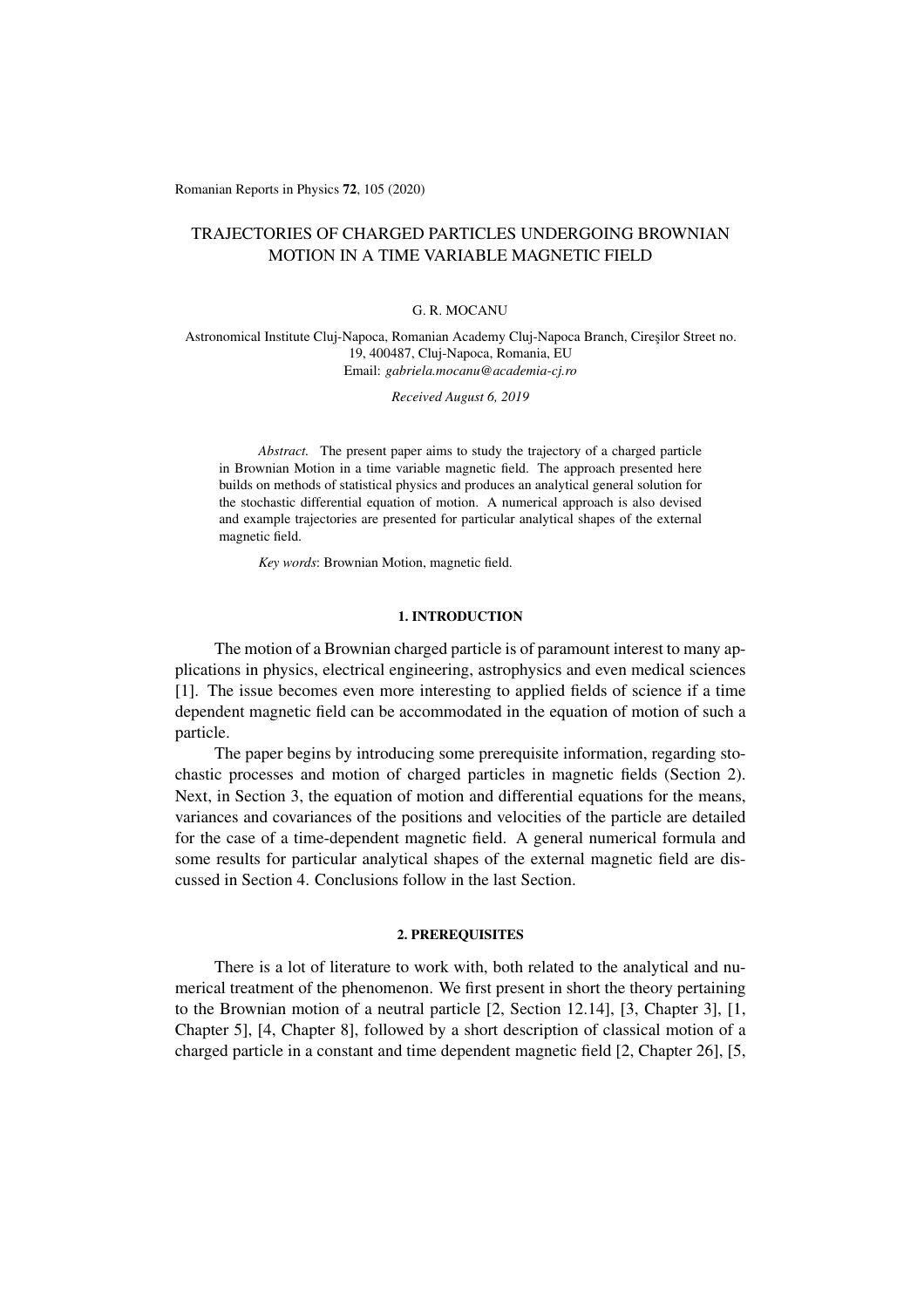Chapter 5], [6], [7], [8]. Then in Section 3 we will merge the two problems into one.

## 2.1. CLASSICAL BROWNIAN MOTION OF A NEUTRAL PARTICLE

Mathematically, the equation

$$
V(t+dt) - V(t) = -\gamma V(t)dt + \sigma dW(t)
$$
\n(1)

is used to describe the velocity  $V(t)$  of a particle in erratic motion in a fluid of a bulk viscosity  $\gamma$  [4, Section 7.1]. The erratic part is quantified by the second term in the right hand side, where  $W(t)$  is the standard Wiener process and  $\sigma$  is an amplitude. The Wiener process is the solution to the equation

$$
W(t+dt) - W(t) = \sqrt{dt} N_t^{t+dt}(0,1),
$$
\n(2)

where  $N_t^{t+dt}(0,1)$  is a number drawn from a unit normal distribution  $\mathcal{N}(0,1)$  in the short time interval between the *t* and  $t + dt$ . The index *t* and exponent  $t + dt$  notation is used to make clear the fact that for each timestep, a new (different) number is drawn. Consider a generic time *t* at which such a number is drawn and use the shorthand notation  $N_t^{t+dt}(0,1) \equiv N_t$ . The properties of the unit normal are such that

$$
\langle N_t \rangle = 0 \quad \text{and} \quad \langle N_t N_{t'} \rangle = \delta_{tt'}, \tag{3}
$$

where here and throughout the paper  $\langle \cdot \rangle$  denotes the ensemble average of its argument.

The properties of the standard Wiener process are [1, Section 1.1]

$$
\langle W(t) \rangle = 0 \quad \text{and} \quad \langle W(t)W(t') \rangle = \min(t, t'), \tag{4}
$$

$$
\langle dW(t) \rangle = 0 \quad \text{and} \quad \langle dW(t) dW(t') \rangle = dt \delta_{tt'}.
$$
 (5)

The trajectory  $X(t)$  of a particle with the velocity  $V(t)$  is the solution of the equation

$$
\frac{dX(t)}{dt} = V(t). \tag{6}
$$

Both the trajectory and the velocity of a particle in Brownian motion are stochastic processes. Equation (1) was put forward in this form by Langevin to explain the erratic motion of a particle in a system of other particles and is called the Langevin equation. The motion is also known as Brownian motion due to historical reasons.

Numerical approaches for the solution of the stochastic differential equation describing classical Brownian motion span several decades *e.g.*, [9, 10].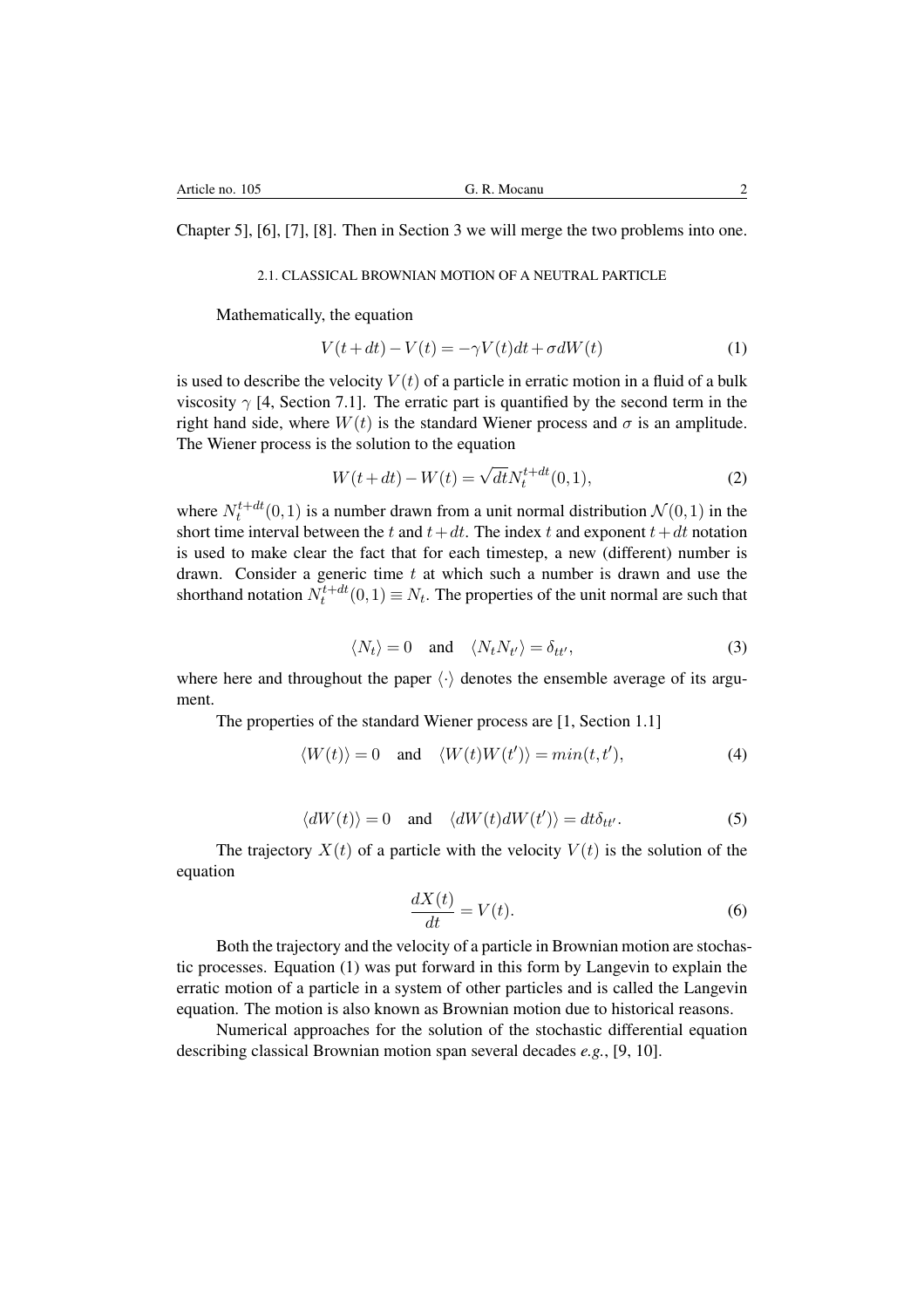### 2.2. CLASSICAL MOTION OF A CHARGED PARTICLE IN AN EXTERNAL MAGNETIC FIELD

The equation of motion for an electric charge in classical motion in a constant magnetic field is, in components, [5, Chapter 5]

$$
dv_x = -\nu v_x dt + \Omega v_y dt,\tag{7}
$$

$$
dv_y = -\nu v_y dt - \Omega v_x dt, \tag{8}
$$

$$
dv_z = -\nu v_y dt \tag{9}
$$

$$
dx = v_x dt, \quad dy = v_y dt, \quad dz = v_z dt,
$$
\n(10)

where  $\nu$  is the friction coefficient and  $\Omega$  is the (constant) Larmor frequency.

Now, consider the case in which a charged particle is in deterministic motion in a time-dependent magnetic field. We will not discuss here the cause of this field but just study its effect on the trajectory of the particle.

When the external magnetic field is time-dependent, Faraday's law tells us that an induced electric field will appear; this electric field will obey the equation [2, Section 27.1.2]

$$
\nabla \times \vec{E} = -\frac{\partial \vec{B}}{\partial t}.
$$
\n(11)

We choose a coordinate system such that the external magnetic field is parallel to the  $\hat{z}$  axis. Since the magnetic field is parallel to  $\hat{z}$  and the curl of a vector is perpendicular to that vector, this leads to  $\vec{E} \perp \hat{z}$ . We may choose the axes in the perpendicular plane such that the electric field is parallel to one of the axes, *i.e.*,  $\vec{E} \parallel \hat{x}$ . With  $\vec{B}(t) = (0,0,B(t))$  and  $\vec{E}(x,y,z,t) = (E(x,y,z,t),0,0)$ , let us write the Faraday Equation (11) in components:

$$
\hat{x}: 0 = 0, \quad \hat{y}: \frac{\partial E}{\partial z} = 0, \quad \hat{z}: \frac{\partial E}{\partial y} = \frac{\partial B}{\partial t}.
$$
 (12)

From the second equation it results that *E* does not depend on *z*. From the third it results that  $E$  does not depend on  $x$  and that it depends on  $y$  linearly:

$$
E(y,t) = y\frac{\partial B}{\partial t}.\tag{13}
$$

In this configuration, the equation of motion is, in components:

$$
dv_x = -\nu v_x dt + \Omega v_y dt + y d\Omega,
$$
\n(14)

$$
dv_y = -\nu v_y dt - \Omega v_x dt, \qquad (15)
$$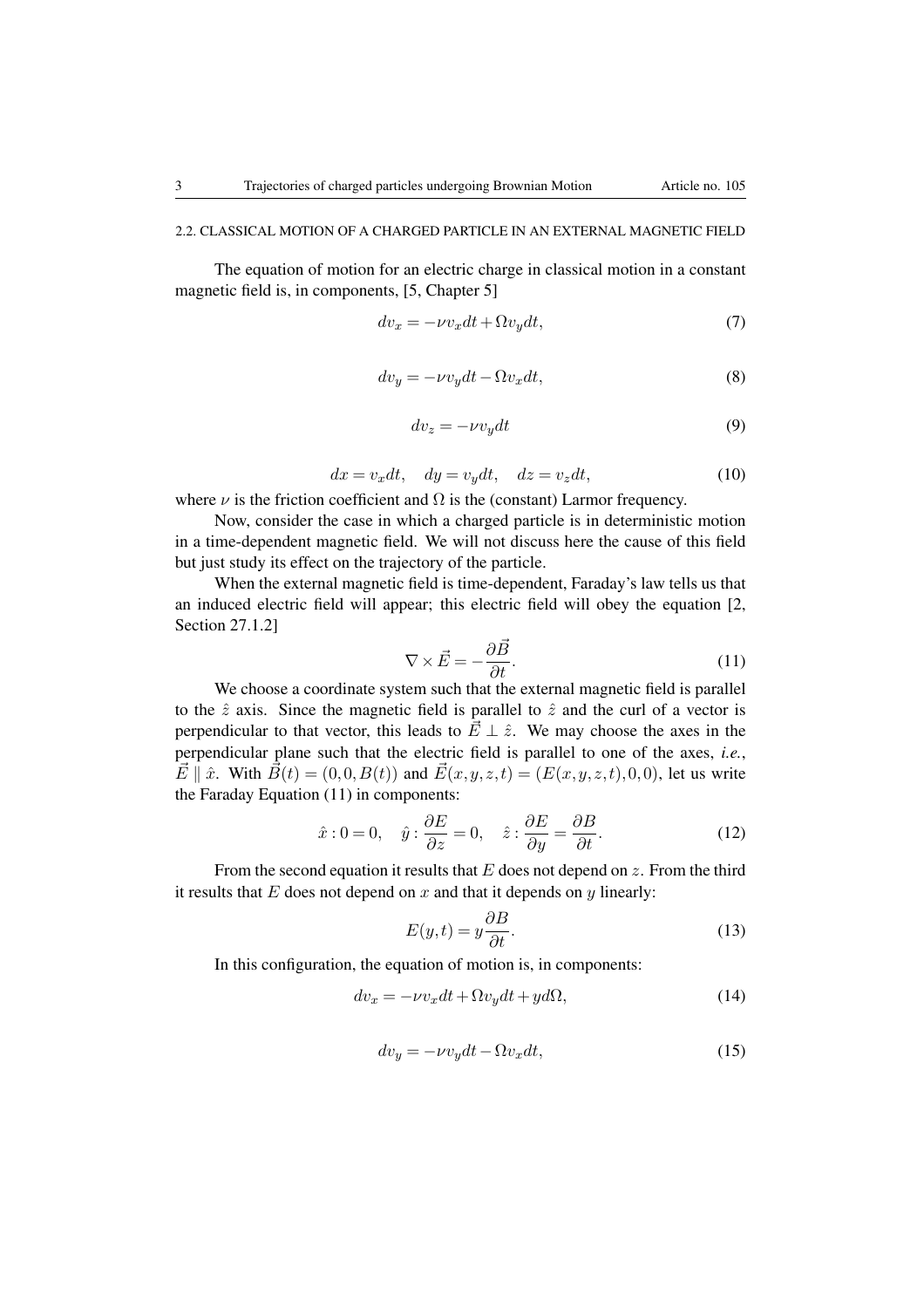$$
dv_z = -\nu v_y dt,\t\t(16)
$$

$$
dx = v_x dt, \quad dy = v_y dt, \quad dz = v_z dt.
$$
 (17)

### 3. BROWNIAN MOTION OF A CHARGED PARTICLE IN A TIME DEPENDENT EXTERNAL MAGNETIC FIELD

The issue of Brownian Motion in a constant magnetic field has been discussed both analytically and numerically [4, 11–16] in an effort again spanning a couple of decades.

To analyze the effect of a time variable magnetic field, consider the framework in which Equations (11)-(13) hold. Then the Brownian Motion of a charged particle in a time dependent (deterministic) magnetic field is described by $*$ 

$$
dV_x = -\nu V_x dt + \Omega V_y dt + Y d\Omega + \sqrt{\beta^2 dt} N_x, \qquad (18)
$$

$$
dV_y = -\nu V_y dt - \Omega V_x dt + \sqrt{\beta^2 dt} N_y, \qquad (19)
$$

$$
dV_z = -\nu V_y dt + \sqrt{\beta^2 dt} N_z,\tag{20}
$$

$$
dX = V_x dt, \quad dY = V_y dt, \quad dZ = V_z dt,
$$
\n(21)

where  $\nu$  is the friction coefficient and  $\beta$  is the amplitude of the noise term, such that the fluctuation dissipation theorem

$$
\frac{\beta^2}{2\nu} = \frac{k_B T}{2} \tag{22}
$$

is obeyed in a system with temperature *T*.

The term  $Yd\Omega$  was obtained by the replacement of the term  $-\frac{e}{m}E_xdt$  in the equation of motion with  $-\frac{e}{m}$  $\frac{\partial B}{\partial t} dt$ . Then the notation  $\Omega = -e/mB$  was used, and further

$$
\frac{\partial B}{\partial t} = -\frac{m}{e} \frac{\partial \Omega}{\partial t},
$$

such that the term induced by the time dependent magnetic field becomes

$$
-\frac{e}{m}E_x dt = yd\Omega,
$$

⇤Please note that throughout the paper we use the convention that sure processes are denoted by lower case letters and stochastic processes are denoted by upper case letters.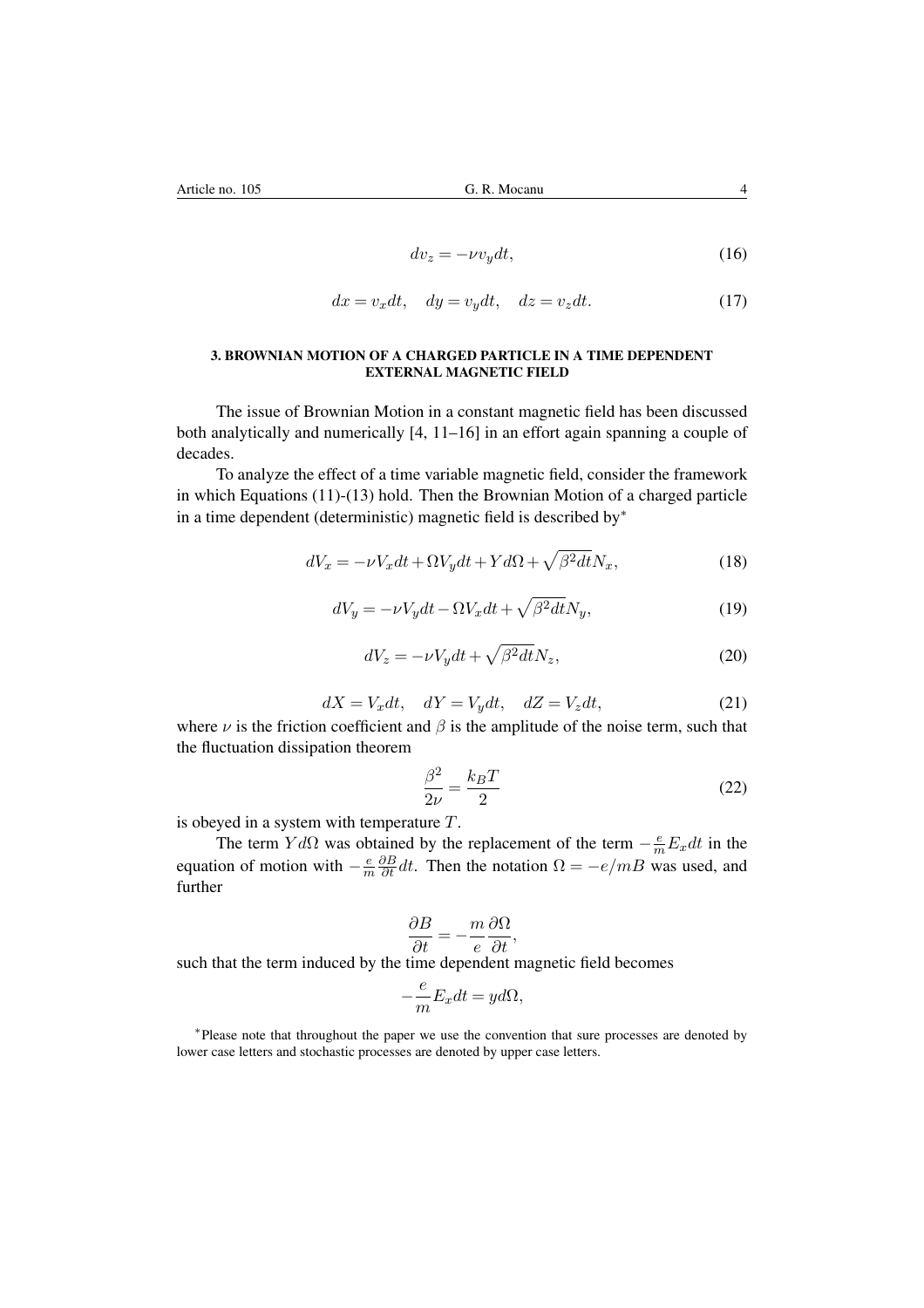where we see that  $d\Omega \sim dt$ , *i.e.*, in future calculations,  $d\Omega^2 \rightarrow 0$  and  $d\Omega dt \rightarrow 0$ .

With respect to Brownian Motion in a constant magnetic field (situation detailed in *e.g.*, [16]), the terms  $\Omega V_y dt$  and  $\Omega V_x dt$  have an additional time dependency through  $\Omega$  and the term  $Y d\Omega$  is completely new.

This is the system of equations that, together with initial conditions and a specified analytical shape for the time dependency of  $B(t)$ , describes the motion of a charged particle in a time dependent magnetic field, while subjected to friction and noise.

The general algorithm to solve this system has been put forward in concise form in [4] and contains the steps: 1) Check if the stochastic processes are normal, 2) If so, go through the steps required to find their means, variances and covariances, 3)Write the solution to Equations (18)-(21).

We will apply this algorithm here. Based on considerations explained in [4,] Section 7], the stochastic processes involved are normal, i.e., they may be written as

$$
X(t) = \mathcal{N}\left(\mu_X(t), \sigma_X^2(t)\right),\tag{23}
$$

$$
Y(t) = \mathcal{N}\left(\mu_Y(t), \sigma_Y^2(t)\right),\tag{24}
$$

$$
Z(t) = \mathcal{N}\left(\mu_Z(t), \sigma_Z^2(t)\right),\tag{25}
$$

$$
V_x(t) = \mathcal{N}\left(\mu_{vx}(t), \sigma_{vx}^2(t)\right),\tag{26}
$$

$$
V_y(t) = \mathcal{N}\left(\mu_{vy}(t), \sigma_{vy}^2(t)\right),\tag{27}
$$

$$
V_z(t) = \mathcal{N}\left(\mu_{vz}(t), \sigma_{vz}^2(t)\right). \tag{28}
$$

The advantage of this approach is that the problem now reduces to finding differential equations for the sure variables means, variances and covariances of positions and velocities.

The next step is to find and solve the differential equations associated to the means, variances and covariances of these normal stochastic processes. Let us clearly denote our variables

$$
varX = \sigma_X^2, \quad varY = \sigma_Y^2, \quad varV_x = \sigma_{vx}^2, \quad varV_y = \sigma_{vy}^2,
$$
 (29)

$$
cov XV_x = K_x, covYV_y = K_y, covXV_y = H_x, covYV_x = H_y,
$$
 (30)

$$
cov V_x V_y = L_1, cov XY = L_2,
$$
\n(31)

and recall that they are time dependent.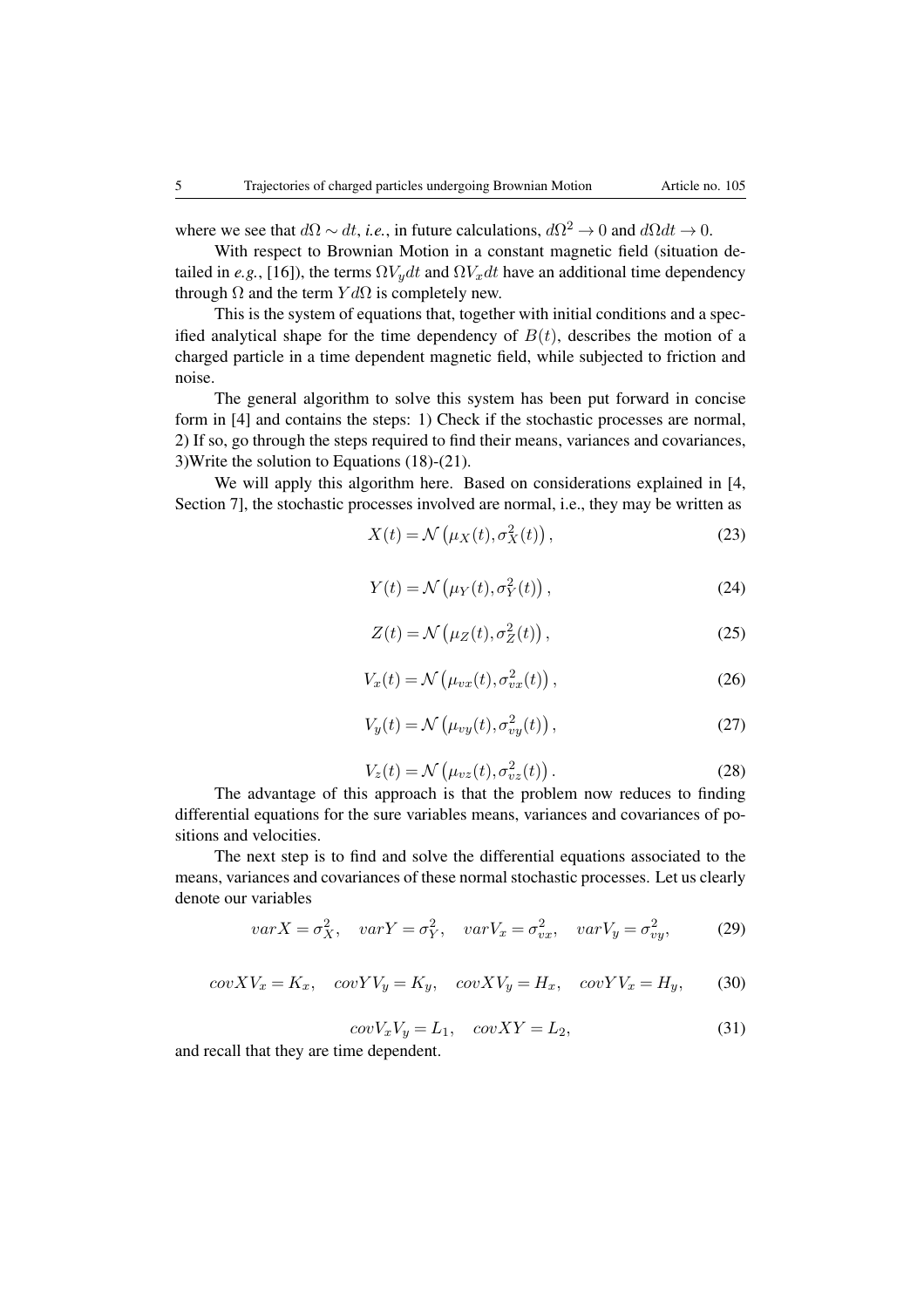We follow the algorithm used in [16], but applied to our particular case of time variable magnetic field, to find that the means, variances and covariances obey the following differential equations

$$
\frac{d\mu_X}{dt} = \mu_{vx}, \quad \frac{d\mu_Y}{dt} = \mu_{vy}, \tag{32}
$$

$$
\frac{d\mu_{vx}}{dt} = -\nu\mu_{vx} + \Omega\mu_{vy} + \mu_Y \frac{d\Omega}{dt}, \quad \frac{d\mu_{vy}}{dt} = -\nu\mu_{vy} - \Omega\mu_{vx},\tag{33}
$$

$$
\frac{d\sigma_X^2}{dt} = 2K_x, \quad \frac{d\sigma_Y^2}{dt} = 2K_y,\tag{34}
$$

$$
\frac{d\sigma_{vx}^2}{dt} = -2\nu\sigma_{vx}^2 + 2\Omega L_1 + \beta^2 + 2H_y \frac{d\Omega}{dt},\tag{35}
$$

$$
\frac{d\sigma_{vy}^2}{dt} = -2\nu\sigma_{vy}^2 - 2\Omega L_1 + \beta^2,\tag{36}
$$

$$
\frac{dL_2}{dt} = H_x + H_y,\tag{37}
$$

$$
\frac{dK_x}{dt} = -\nu K_x + \Omega H_x + \sigma_{vx}^2 + L_2 \frac{d\Omega}{dt},\tag{38}
$$

$$
\frac{dH_x}{dt} = -\nu H_x - \Omega K_x + L_1,\tag{39}
$$

$$
\frac{dH_y}{dt} = -\nu H_y + \Omega K_y + L_1 + \sigma_Y^2 \frac{d\Omega}{dt},\tag{40}
$$

$$
\frac{dK_y}{dt} = -\nu K_y - \Omega H_y + \sigma_{vy}^2,\tag{41}
$$

$$
\frac{dL_1}{dt} = -2\nu L_1 - \Omega \sigma_{vx}^2 + \Omega \sigma_{vy}^2 + K_y \frac{d\Omega}{dt}.
$$
\n(42)

The motion on the *z* axis is the classical Brownian Motion, since the magnetic field does not affect motion parallel to itself. The differential equations and solutions are known, but we will write them here and throughout the paper for consistency

$$
\frac{d\mu_Z}{dt} = \mu_{Vz}(t), \quad \frac{d\mu_{Vz}}{dt} = -\nu \mu_{Vz}(t),\tag{43}
$$

$$
\frac{d\sigma_Z^2}{dt} = 2\omega v Z V_z, \quad \frac{d\sigma_{Vz}^2}{dt} = -2\nu \sigma_{Vz}^2 + \beta^2,\tag{44}
$$

$$
\frac{dcov ZV_z}{dt} = -\nu cov ZV_z + \sigma_{Vz}^2.
$$
\n(45)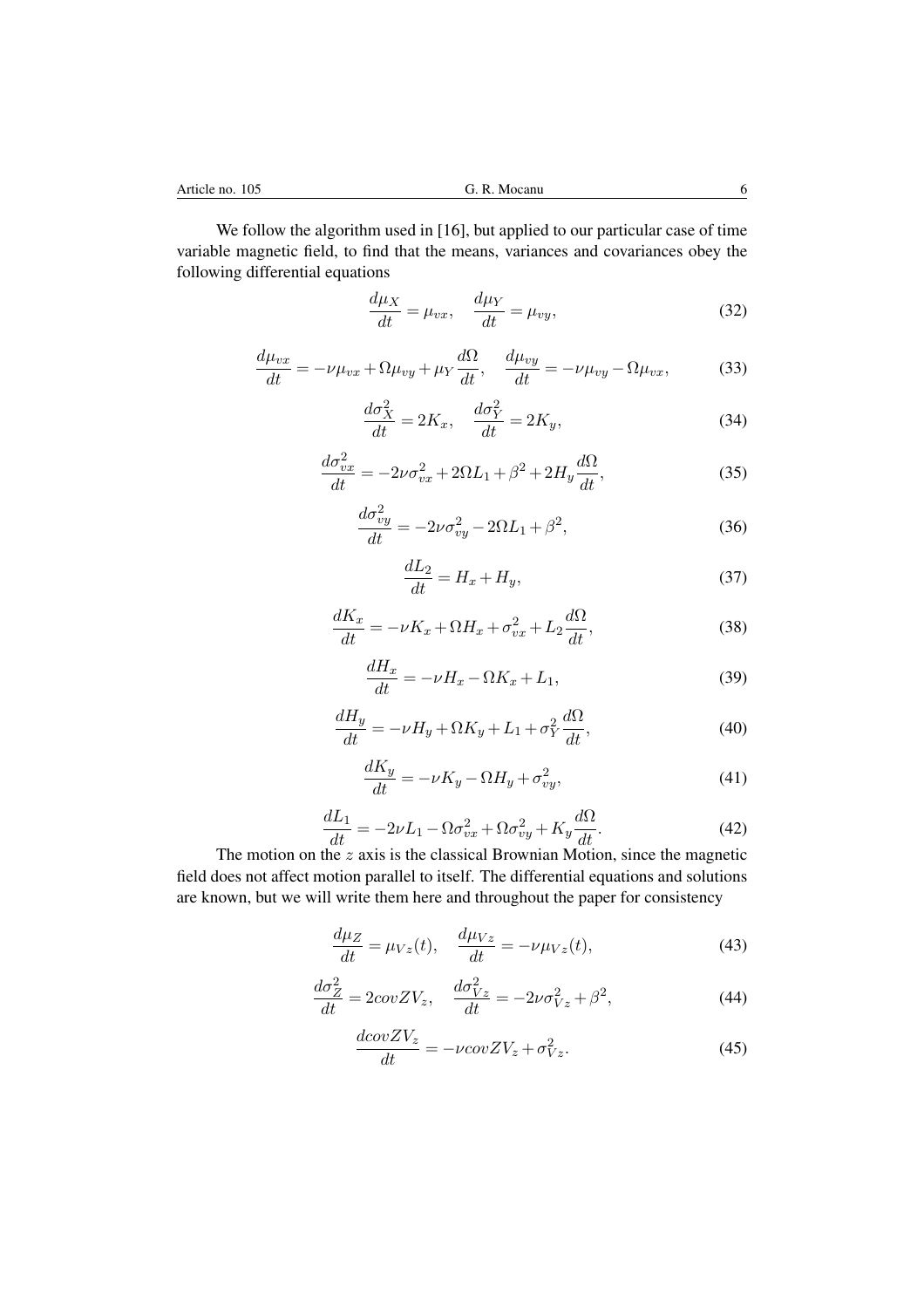

Fig. 1 – Trajectories and velocities for the parameter set  $X_0 = 0, Y_0 = 0, V_{x0} = 0, V_{y0} = 1, z_0 = 0; V_{z0} = 1, \nu = 0.01, \Omega_0 = 1, \beta = 0.01, h = 0.01$  and left:  $\Omega(t) = \Omega_0(1 + e^{-t\Omega_0})$ ; right:  $\Omega(t) = \Omega_0/(1 + \Omega_0 t)$ .

In the Equations (32)-(45), only the parameters  $\nu$  and  $\beta$  are constant; the other parameters are generally functions of time.

In the presence of the time dependent magnetic field, all the symmetries observed by [16] disappear. As a consequence,  $\sigma_X \neq \sigma_Y$ ,  $\sigma_{vx} \neq \sigma_{vy}$ ,  $L_1 \neq 0$ ,  $L_2 \neq 0$ ,  $K_x \neq K_y, H_x \neq -H_y$ .

As soon as the particular analytical shape of the external magnetic field is set, the Equations (32)-(45) may be numerically solved and so the solutions (23)-(28) are fully specified.

## 4. NUMERICAL APPROACH AND RESULTS

To produce trajectories and velocities for further analysis, one needs a numerical procedure. There is one available, in which the instantaneous value of a stochastic process is a linear combination between its mean value and a set of independent unit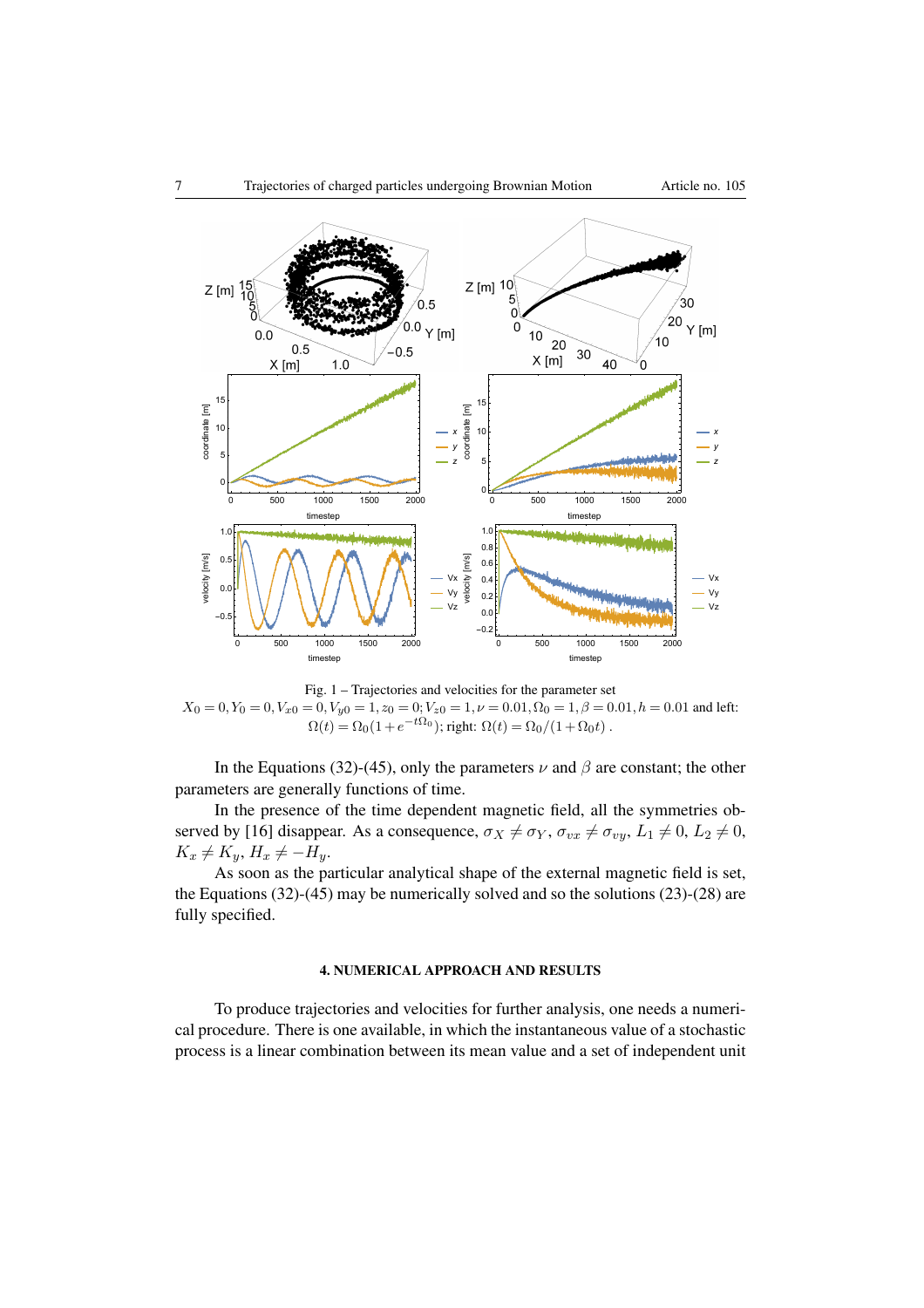normals (as explained in, *e.g.*, [10, 16]). The coefficients in the linear combination depend on the variances and covariances of the stochastic processes dictating the behavior of the system.

It is apparent that for each time step *t* the normal random variables  $X(t)$ ,  $Y(t)$ ,  $V_x(t)$  and  $V_y(t)$  are dependent. Also, the normal random variables  $Z(t)$  and  $V_z(t)$  are dependent. Since a set of normal dependent random variables is uniquely determined by their mean, variances and covariances, one may write the random variables as linear combinations of standard independent unit normals.

So the next step is to find the coefficients  $a_i, b_i, c_i, d_i, e_i, f_i$  in the expressions

$$
X = \mu_X + a_1 N_1 + a_2 N_2 + a_3 N_3 + a_4 N_4,\tag{46}
$$

$$
Y = \mu_Y + b_1 N_1 + b_2 N_2 + b_3 N_3 + b_4 N_4, \tag{47}
$$

$$
V_x = \mu_{vx} + c_1 N_1 + c_2 N_2, \tag{48}
$$

$$
V_y = \mu_{vy} + d_1 N_1 + d_2 N_2, \tag{49}
$$

$$
Z = \mu_Z + e_1 N_{1z} + e_2 N_{2z},\tag{50}
$$

$$
V_z = \mu_{vz} + f_1 N_{1z} + f_2 N_{2z},\tag{51}
$$

with the constraint that they will obey Equations (32)-(45) for the means, variances and covariances. By imposing these constraints, we find that

$$
a_2 = \frac{H_x}{\sigma_{vy}} \quad b_2 = \frac{K_y}{\sigma_{vy}}, \quad c_2 = \frac{L_1}{\sigma_{vy}}, \quad d_2 = \sigma_{vy}, \tag{52}
$$

$$
c_1 = \sqrt{\sigma_{vx}^2 - c_2^2}
$$
,  $a_1 = \frac{K_x - a_2 c_2}{c_1}$ ,  $b_1 = \frac{H_y - b_2 c_2}{c_1}$ ,  $d_1 = 0$ , (53)

$$
a_3 = \sqrt{\sigma_X^2 - a_1^2 - a_2^2}, \quad b_3 = \frac{L_2 - a_1 b_1 - a_2 b_2}{a_3},\tag{54}
$$

$$
a_4 = 0, \quad b_4 = \sqrt{\sigma_Y^2 - b_1^2 - b_2^2 - b_3^2},\tag{55}
$$

$$
e_1 = \frac{covZV_z}{\sigma_{vz}}, \quad e_2 = \sqrt{\sigma_Z^2 - \frac{cov^2ZV_z}{\sigma_{vz}^2}},\tag{56}
$$

$$
f_1 = \sigma_{vz}, \quad f_2 = 0. \tag{57}
$$

Please note that generally the coefficients  $a_i, b_i, c_i, d_i, e_i, f_i$  are time dependent.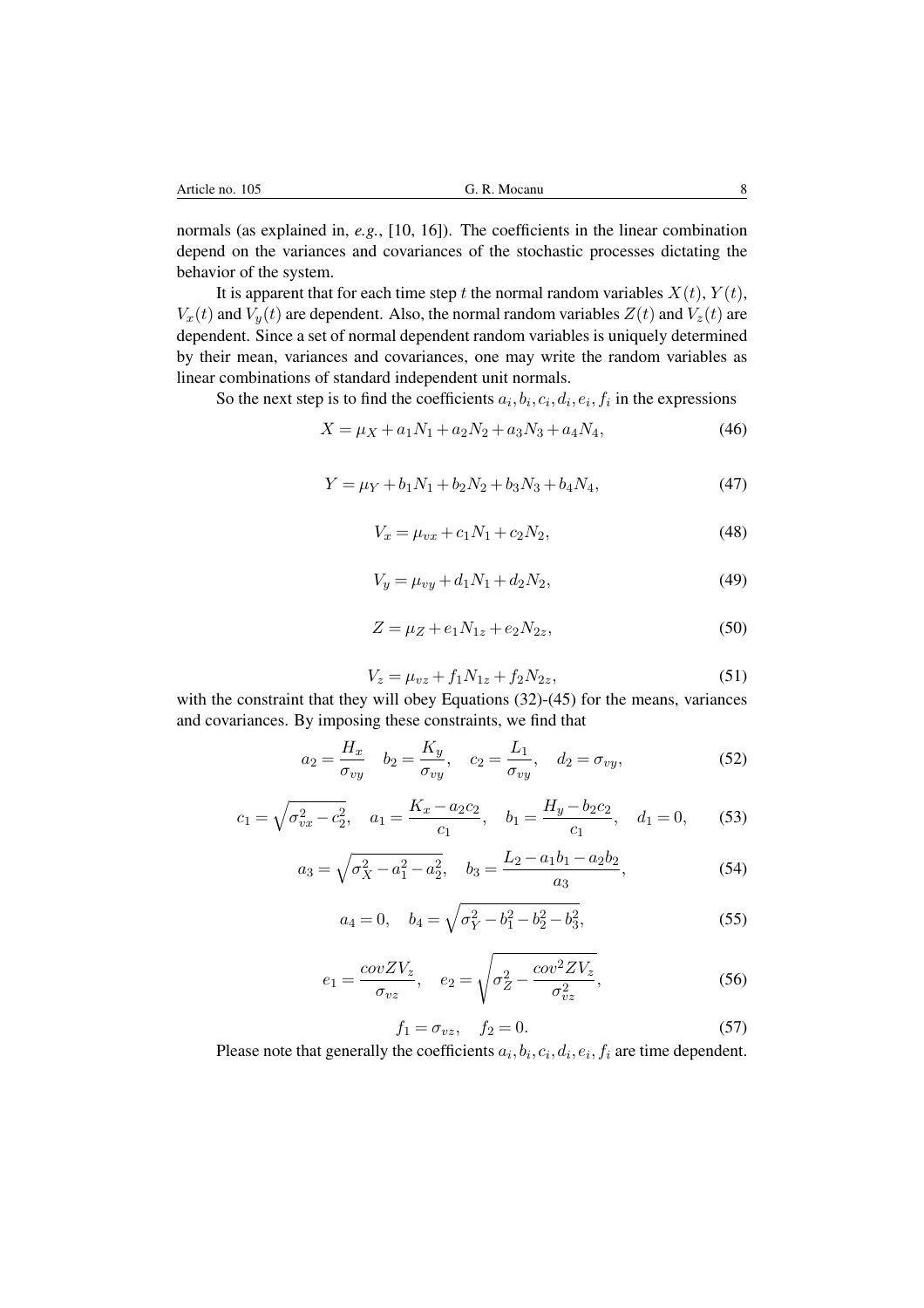Equations (46)-(51) represent an update procedure for the numerical solution of the system of SDEs (18)-(21).

Using these procedure, sample trajectories and velocities are obtained. Figure 1 left hand side shows a plot of the trajectory for the specified parameter set and  $\Omega(t)$  =  $\Omega_0(1+e^{-t\Omega_0})$ . A plot for the same numerical value of parameters but a different time dependency of the external magnetic field,  $\Omega(t) = \Omega_0/(1+\Omega_0 t)$ , is shown in the right hand side. Even by such a superficial analysis, the importance of the time dependency of the magnetic field is apparent. For the second case, although all parameters are otherwise identical, the noise seems to be taking over the behavior.

### 5. CONCLUSIONS

The equation of motion of a charged particle undergoing Brownian Motion in a time dependent magnetic field contains several competing terms. There is bulk friction and a stochastic term, both quantifying the interaction of the particle with the rest of the constituents of the medium. The presence of an external magnetic field (say parallel to the  $O_z$  axis) assures that this motion occurs around magnetic field lines such that the projection of the motion on the plane perpendicular to the magnetic field is (roughly) a circle. If this magnetic field is time dependent, as in the case considered in this paper, a series of novel effects appear, most notably the presence of a new term in the equation of motion, proportional to *ydB*. Aside from the rotation frequency itself being time dependent, symmetry is thus lost in the *xOy* plane. The stochastic processes in the *xOy* become more coupled and their statistical characteristics differ from the ones documented for the case of constant magnetic field. The *z* motion is still decoupled.

This paper offers an analytical and numerical solution to the issue of the random motion of a charged particle in a time variable magnetic field. The envisaged applications are manifold and will be developed in a future paper.

*Acknowledgements.* This work was supported by a grant of the Romanian Ministry of Research and Innovation, CNCS - UEFISCDI, project number PN-III-P1-1.1-PD-2016-0215, within PNCDI III.

#### **REFERENCES**

- 1. R. Mahnke, J. Kaupuzs, I. Lubashevsky, *Physics of Stochastic Processes. How Randomness Acts in Time*, Wiley-VCH, Federal Republic of Germany (2009).
- 2. B. Yavorsky, A. Detlaf, *Handbook of Physics*, Mir Publishers, Moscow (1975).
- 3. L.C. Evans, *An Introduction to Stochastic Differential Equations. Lecture notes*, Version 1.2, Department of Mathematics, UC Berkeley, (http://ft-sipil.unila.ac.id/dbooks/ math\_books.htm).
- 4. D. S. Lemons, *An introduction to stochastic processes in physics*, The Johns Hopkins University